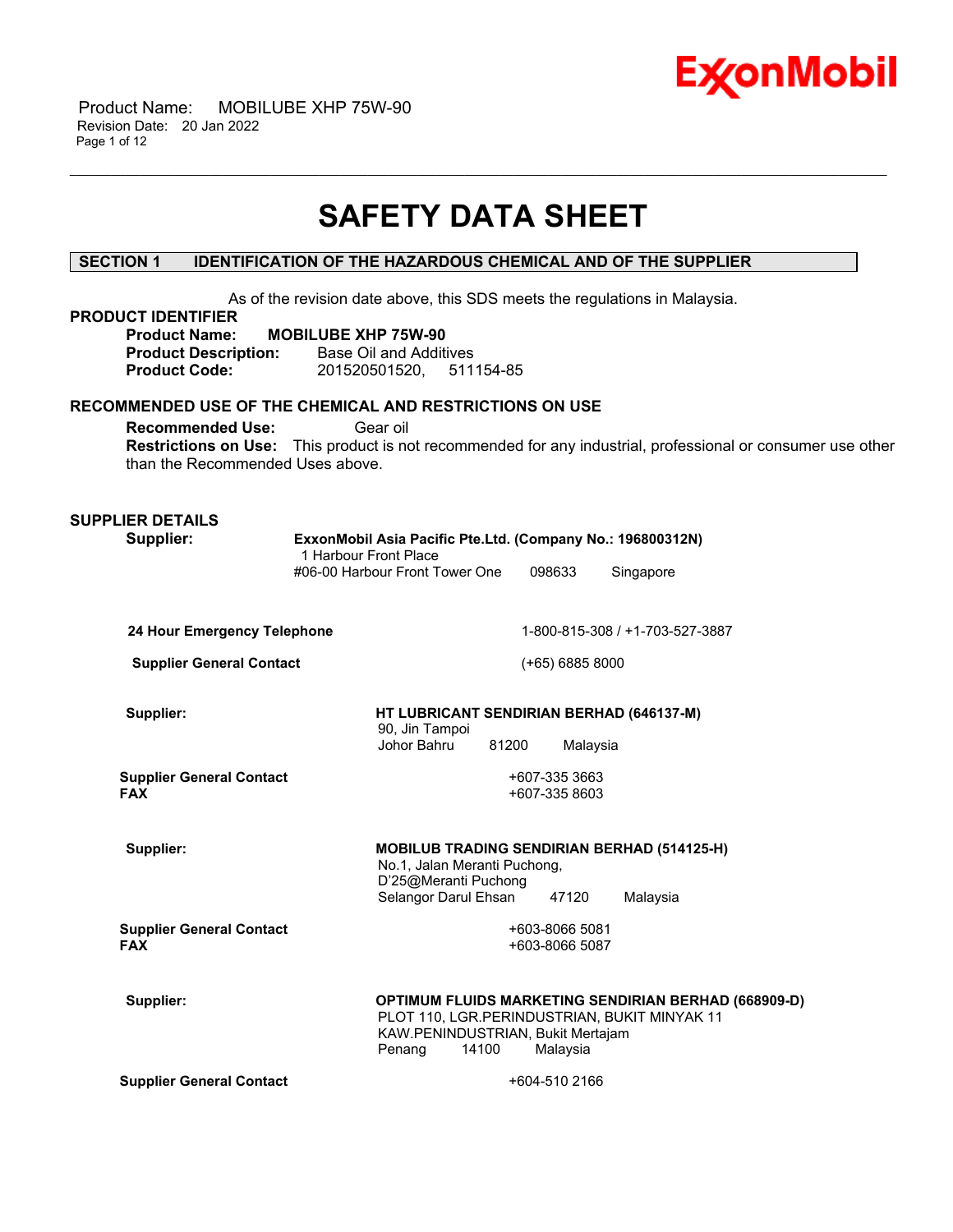

 Product Name: MOBILUBE XHP 75W-90 Revision Date: 20 Jan 2022 Page 2 of 12

# **Supplier: TIMUR LUBE SDN. BHD. (806793-H)**

\_\_\_\_\_\_\_\_\_\_\_\_\_\_\_\_\_\_\_\_\_\_\_\_\_\_\_\_\_\_\_\_\_\_\_\_\_\_\_\_\_\_\_\_\_\_\_\_\_\_\_\_\_\_\_\_\_\_\_\_\_\_\_\_\_\_\_\_\_\_\_\_\_\_\_\_\_\_\_\_\_\_\_\_\_\_\_\_\_\_\_\_\_\_\_\_\_\_\_\_\_\_\_\_\_\_\_\_\_\_\_\_\_\_\_\_\_\_

 Wisma Hubline,1st Floor, Lease No.3815, Lot 10914, Section 64 KTLD, Jalan Datuk Abang Abdul Rahim 93450 Kuching Sarawak Malaysia

**Supplier General Contact** +6 082 338567

# **SECTION 2 HAZARDS IDENTIFICATION**

This material is hazardous according to regulatory guidelines (see SDS Section 15).

#### **CLASSIFICATION:**

Acute inhalation toxicant: Category 4.

# **LABEL ELEMENTS:**





**Signal Word:** Warning

#### **Hazard Statements:**

Health: H332: Harmful if inhaled.

#### **Precautionary Statements:**

 Prevention: P261: Avoid breathing mist / vapours. P271: Use only outdoors or in a well-ventilated area. Response: P304 + P340: IF INHALED: Remove person to fresh air and keep comfortable for breathing. P312: Call a POISON CENTER or doctor/ physician if you feel unwell.

### **Other hazard information:**

#### **PHYSICAL / CHEMICAL HAZARDS**

No significant hazards.

#### **HEALTH HAZARDS**

High-pressure injection under skin may cause serious damage. Excessive exposure may result in eye, skin, or respiratory irritation. Airborne low-viscosity branched alkanes can affect lungs.

# **ENVIRONMENTAL HAZARDS**

No significant hazards.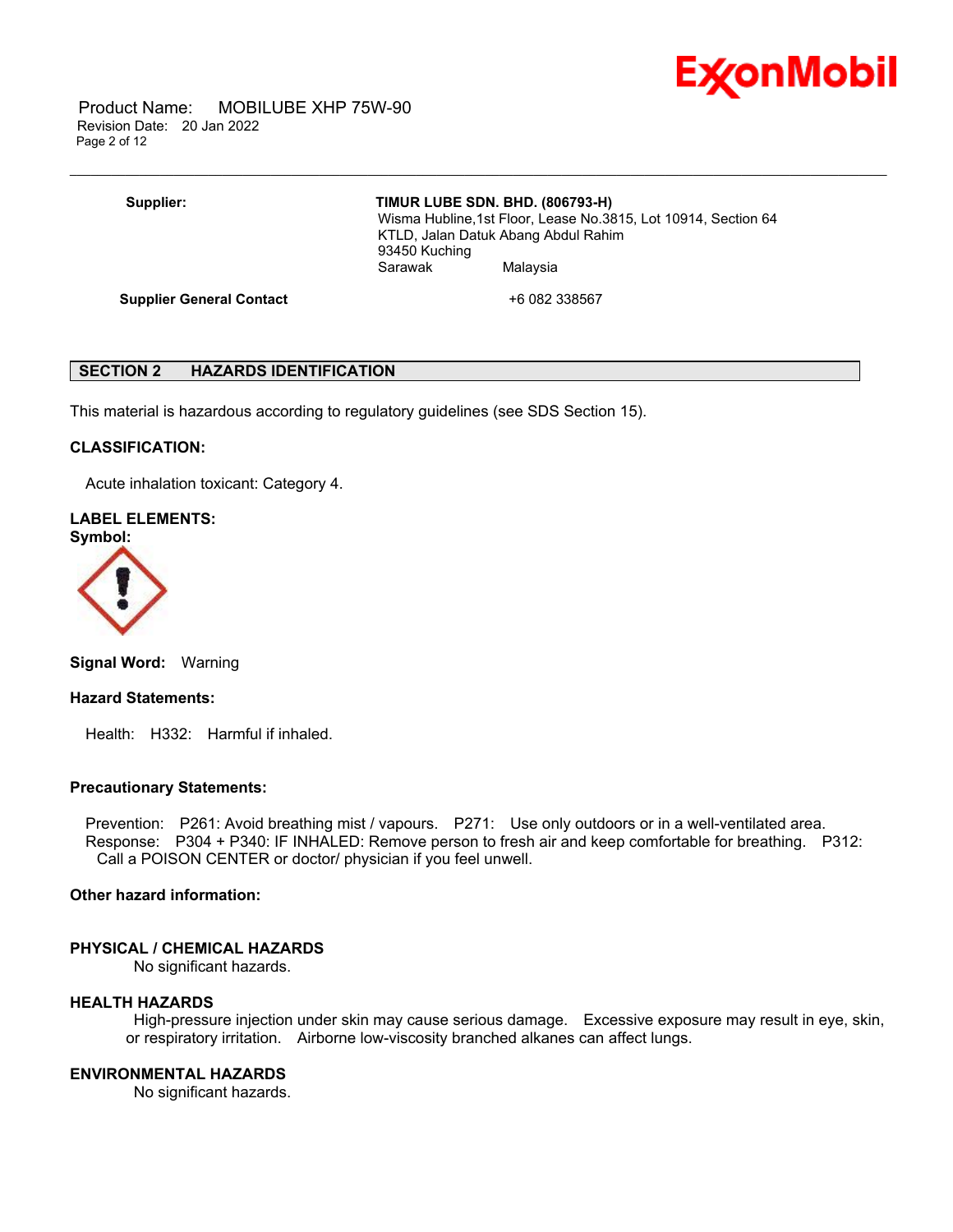

 Product Name: MOBILUBE XHP 75W-90 Revision Date: 20 Jan 2022 Page 3 of 12

**NOTE:** This material should not be used for any other purpose than the recommended use in Section 1 without expert advice. Health studies have shown that chemical exposure may cause potential human health risks which may vary from person to person.

\_\_\_\_\_\_\_\_\_\_\_\_\_\_\_\_\_\_\_\_\_\_\_\_\_\_\_\_\_\_\_\_\_\_\_\_\_\_\_\_\_\_\_\_\_\_\_\_\_\_\_\_\_\_\_\_\_\_\_\_\_\_\_\_\_\_\_\_\_\_\_\_\_\_\_\_\_\_\_\_\_\_\_\_\_\_\_\_\_\_\_\_\_\_\_\_\_\_\_\_\_\_\_\_\_\_\_\_\_\_\_\_\_\_\_\_\_\_

# **SECTION 3 COMPOSITION AND INFORMATION OF THE INGREDIENTS OF THE HAZARDOUS CHEMICAL**

This material is defined as a mixture.

# **Hazardous Substance(s) or Complex Substance(s) required for disclosure**

| <b>Name</b>                                | CAS#           | Concentration* | <b>GHS Hazard Codes</b>                                                      |
|--------------------------------------------|----------------|----------------|------------------------------------------------------------------------------|
| 1-DECENE DIMER WITH DODECENE, HYDROGENATED | 151006-58-5    | $10 - 520%$    | H304, H332                                                                   |
| 1-DECENE. DIMER HYDROGENATED               | 68649-11-6     | $10 - 520%$    | H304, H332                                                                   |
| LONG-CHAIN ALKENYL AMINE                   | $112 - 90 - 3$ | $0.1 - 5.25\%$ | H302, H304, H335,<br>H314(1B), H373, H400(M<br>factor 10), H410(M factor 10) |
| <b>OLEFIN SULPHIDE</b>                     | 68937-96-2     | $1 - 5\%$      | [H227], H317, [H316],<br>[H402], H412                                        |
| <b>PHOSPHORIC ACID ESTERS. AMINE SALT</b>  | Confidential   | $0.1 - 5.1\%$  | [H227], H302, H317,<br>[H401], H411, H318                                    |

Note - any hazard code in brackets [Hxxx] is a GHS building block that was not adopted by Malaysia in the CLASS Regulation and therefore is not applicable in Malaysia and is shown for informational purposes only.

\* All concentrations are percent by weight unless ingredient is a gas. Gas concentrations are in percent by volume.

#### **SECTION 4 FIRST AID MEASURES**

# **INHALATION**

Immediately remove from further exposure. Get immediate medical assistance. For those providing assistance, avoid exposure to yourself or others. Use adequate respiratory protection. Give supplemental oxygen, if available. If breathing has stopped, assist ventilation with a mechanical device.

# **SKIN CONTACT**

Wash contact areas with soap and water. If product is injected into or under the skin, or into any part of the body, regardless of the appearance of the wound or its size, the individual should be evaluated immediately by a physician as a surgical emergency. Even though initial symptoms from high pressure injection may be minimal or absent, early surgical treatment within the first few hours may significantly reduce the ultimate extent of injury.

#### **EYE CONTACT**

Flush thoroughly with water. If irritation occurs, get medical assistance.

#### **INGESTION**

First aid is normally not required. Seek medical attention if discomfort occurs.

# **NOTE TO PHYSICIAN**

None

# **SECTION 5 FIRE FIGHTING MEASURES**

#### **EXTINGUISHING MEDIA**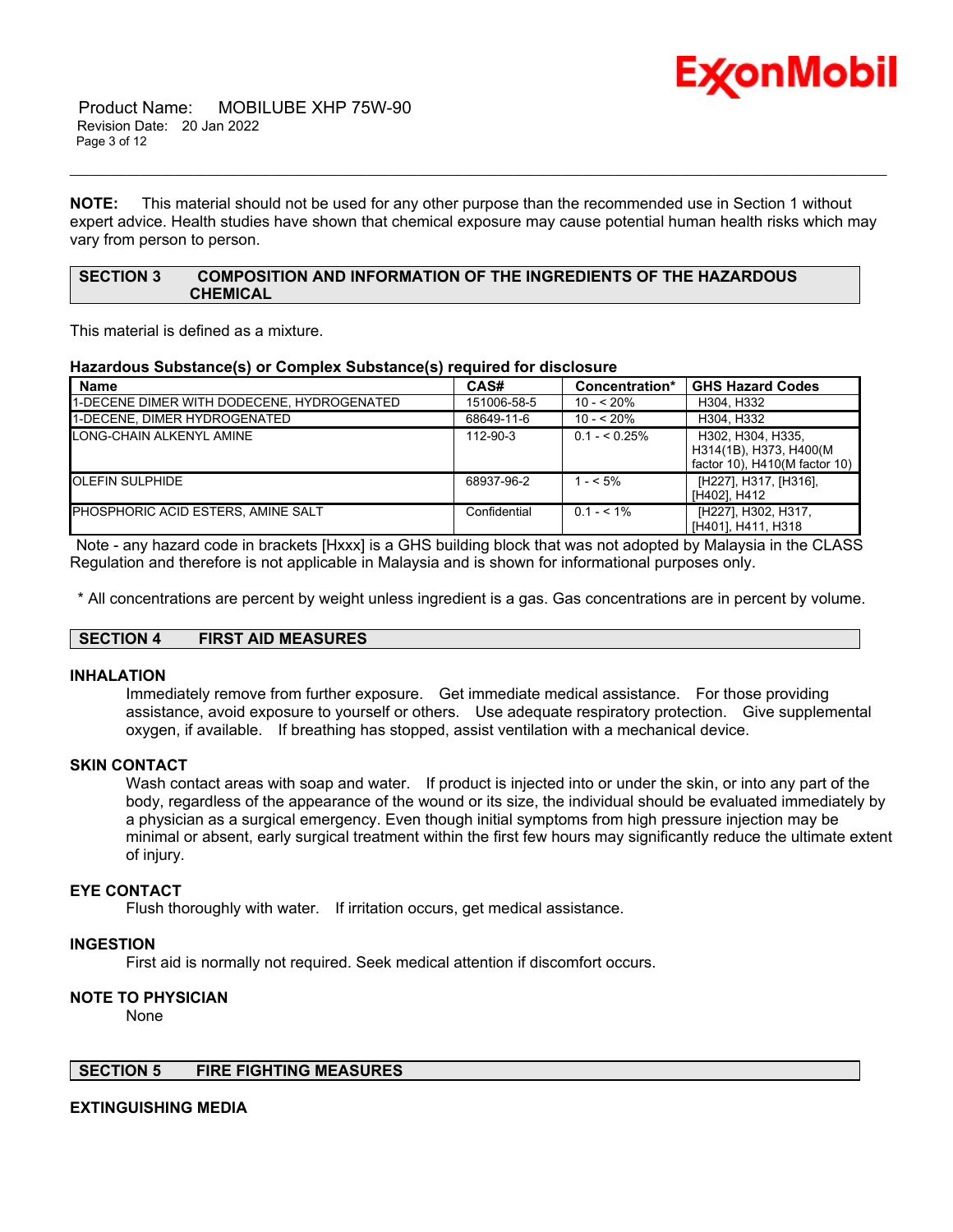

 Product Name: MOBILUBE XHP 75W-90 Revision Date: 20 Jan 2022 Page 4 of 12

> **Appropriate Extinguishing Media:** Use water fog, foam, dry chemical or carbon dioxide (CO2) to extinguish flames.

\_\_\_\_\_\_\_\_\_\_\_\_\_\_\_\_\_\_\_\_\_\_\_\_\_\_\_\_\_\_\_\_\_\_\_\_\_\_\_\_\_\_\_\_\_\_\_\_\_\_\_\_\_\_\_\_\_\_\_\_\_\_\_\_\_\_\_\_\_\_\_\_\_\_\_\_\_\_\_\_\_\_\_\_\_\_\_\_\_\_\_\_\_\_\_\_\_\_\_\_\_\_\_\_\_\_\_\_\_\_\_\_\_\_\_\_\_\_

**Inappropriate Extinguishing Media:** Straight streams of water

#### **FIRE FIGHTING**

**Fire Fighting Instructions:** Evacuate area. Prevent run-off from fire control or dilution from entering streams, sewers or drinking water supply. Fire-fighters should use standard protective equipment and in enclosed spaces, self-contained breathing apparatus (SCBA). Use water spray to cool fire exposed surfaces and to protect personnel.

**Unusual Fire Hazards:** Hazardous material. Firefighters should consider protective equipment indicated in Section 9.

**Hazardous Combustion Products:** Aldehydes, Incomplete combustion products, Oxides of carbon, Smoke, Fume, Sulphur oxides

#### **FLAMMABILITY PROPERTIES**

**Flash Point [Method]:** >165°C (329°F) [ASTM D-92] **Flammable Limits (Approximate volume % in air):** LEL: 0.9 UEL: 7.0 **Autoignition Temperature:** N/D

# **SECTION 6 ACCIDENTAL RELEASE MEASURES**

#### **PERSONAL PRECAUTIONS, PROTECTIVE EQUIPMENT AND EMERGENCY PROCEDURES**

In the event of a spill or accidental release, notify relevant authorities in accordance with all applicable regulations.

#### **PROTECTIVE MEASURES**

Avoid contact with spilled material. Warn or evacuate occupants in surrounding and downwind areas if required, due to toxicity or flammability of the material. See Section 6 for fire fighting information. See the Hazard Identification Section for Significant Hazards. See Section 5 for First Aid Advice. See Section 8 for advice on the minimum requirements for personal protective equipment. Additional protective measures may be necessary, depending on the specific circumstances and/or the expert judgment of the emergency responders.

#### **ENVIRONMENTAL PRECAUTIONS**

Large Spills: Dyke far ahead of liquid spill for later recovery and disposal. Prevent entry into waterways, sewers, basements or confined areas.

# **METHODS AND MATERIAL FOR CONTAINMENT AND CLEANING UP**

**Land Spill:** Stop leak if you can do so without risk. Recover by pumping or with suitable absorbent.

**Water Spill:** Stop leak if you can do so without risk. Confine the spill immediately with booms. Warn other shipping. Remove from the surface by skimming or with suitable absorbents. Seek the advice of a specialist before using dispersants.

Water spill and land spill recommendations are based on the most likely spill scenario for this material; however, geographic conditions, wind, temperature, (and in the case of a water spill) wave and current direction and speed may greatly influence the appropriate action to be taken. For this reason, local experts should be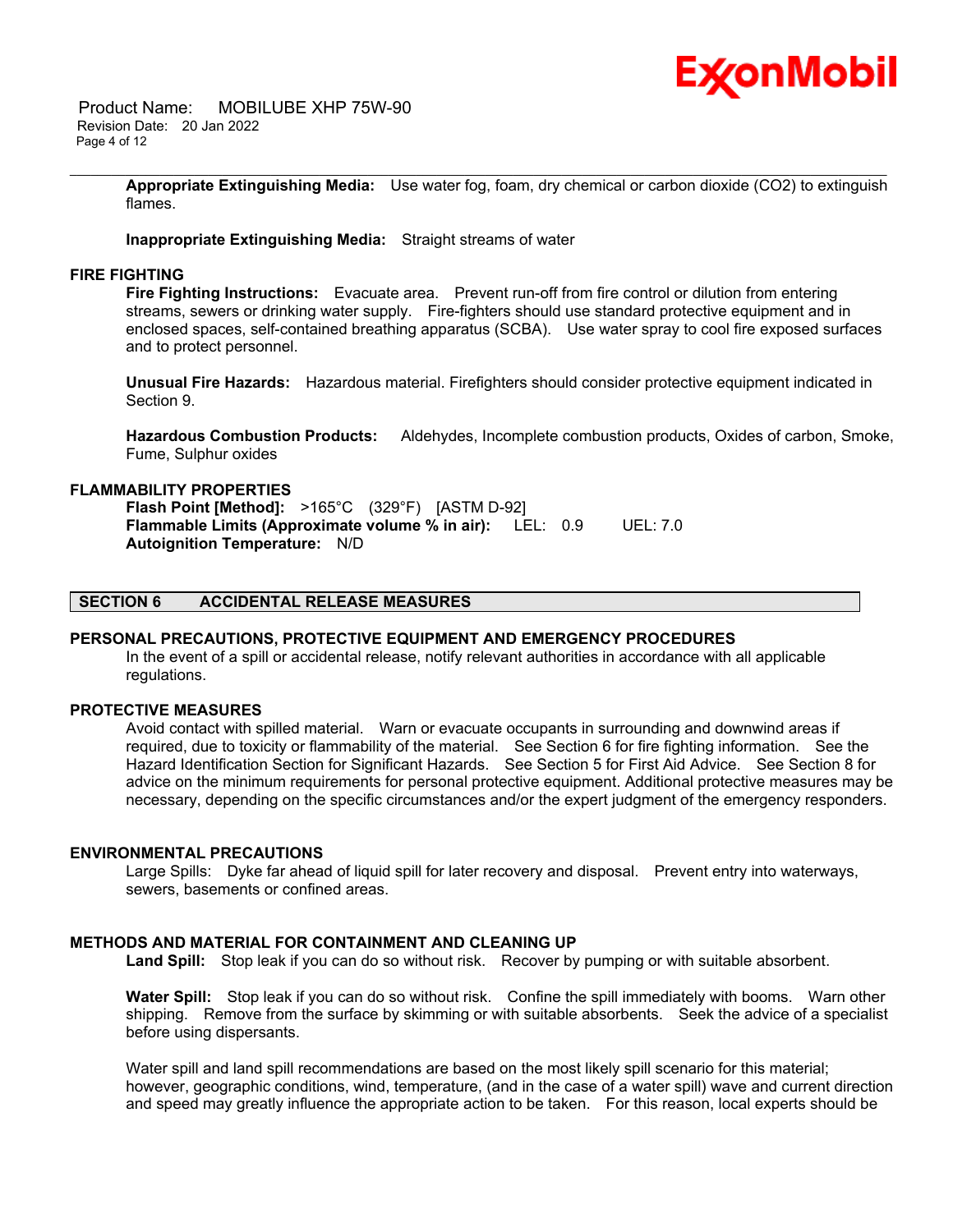

 Product Name: MOBILUBE XHP 75W-90 Revision Date: 20 Jan 2022 Page 5 of 12

consulted. Note: Local regulations may prescribe or limit action to be taken.

# **SECTION 7 HANDLING AND STORAGE**

#### **PRECAUTIONS FOR SAFE HANDLING**

Avoid breathing mists or vapour. Prevent small spills and leakage to avoid slip hazard. Material can accumulate static charges which may cause an electrical spark (ignition source). When the material is handled in bulk, an electrical spark could ignite any flammable vapors from liquids or residues that may be present (e.g., during switch-loading operations). Use proper bonding and/or earthing procedures. However, bonding and earthing may not eliminate the hazard from static accumulation. Consult local applicable standards for guidance. Additional references include American Petroleum Institute 2003 (Protection Against Ignitions Arising out of Static, Lightning and Stray Currents) or National Fire Protection Agency 77 (Recommended Practice on Static Electricity) or CENELEC CLC/TR 50404 (Electrostatics - Code of practice for the avoidance of hazards due to static electricity).

\_\_\_\_\_\_\_\_\_\_\_\_\_\_\_\_\_\_\_\_\_\_\_\_\_\_\_\_\_\_\_\_\_\_\_\_\_\_\_\_\_\_\_\_\_\_\_\_\_\_\_\_\_\_\_\_\_\_\_\_\_\_\_\_\_\_\_\_\_\_\_\_\_\_\_\_\_\_\_\_\_\_\_\_\_\_\_\_\_\_\_\_\_\_\_\_\_\_\_\_\_\_\_\_\_\_\_\_\_\_\_\_\_\_\_\_\_\_

**Static Accumulator:** This material is a static accumulator.

**Specific Hygiene Measures:** Always observe good personal hygiene measures, such as washing after handling the material and before eating, drinking, and/or smoking. Routinely wash work clothing and protective equipment to remove contaminants. Discard contaminated clothing and footwear that cannot be cleaned. Practice good housekeeping.

# **CONDITIONS FOR SAFE STORAGE, INCLUDING ANY INCOMPATIBILITIES**

The type of container used to store the material may affect static accumulation and dissipation. Do not store in open or unlabelled containers. Keep away from incompatible materials.

# **SECTION 8 EXPOSURE CONTROLS / PERSONAL PROTECTION**

#### **CONTROL PARAMETERS**

#### **EXPOSURE LIMIT VALUES**

#### **Exposure limits/standards (Note: Exposure limits are not additive)**

| <b>Substance Name</b>      | <b>Form</b> | Limit/Standard |       | <b>Note</b> | <b>Source</b> |
|----------------------------|-------------|----------------|-------|-------------|---------------|
| <b>1-DECENE DIMER WITH</b> | Aerosols    | TWA            | mg/m3 |             | ExxonMobil    |
| DODECENE, HYDROGENATED     | (thoracic   |                |       |             |               |
|                            | fraction)   |                |       |             |               |
| 1-DECENE, DIMER            | Aerosols    | TWA            | mg/m3 |             | ExxonMobil    |
| <b>HYDROGENATED</b>        | (thoracic   |                |       |             |               |
|                            | fraction)   |                |       |             |               |

**Exposure limits/standards for materials that can be formed when handling this product:** When mists/aerosols can occur the following is recommended:  $5 \text{ mg/m}^3$  - ACGIH TLV (inhalable fraction).

NOTE: Limits/standards shown for guidance only. Follow applicable regulations.

# **Biological limits**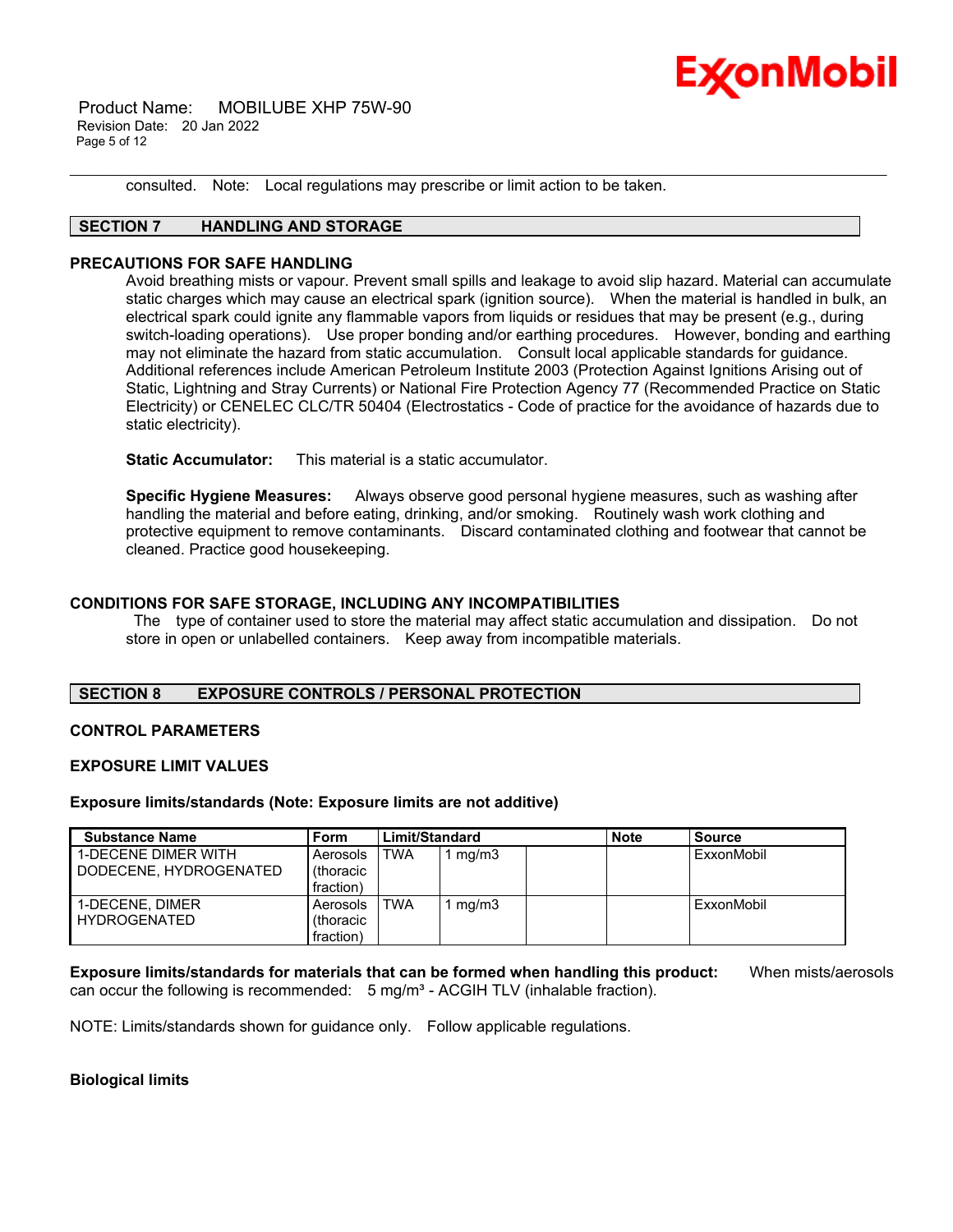

 Product Name: MOBILUBE XHP 75W-90 Revision Date: 20 Jan 2022 Page 6 of 12

No biological limits allocated.

# **ENGINEERING CONTROLS**

The level of protection and types of controls necessary will vary depending upon potential exposure conditions. Control measures to consider:

No special requirements under ordinary conditions of use and with adequate ventilation.

\_\_\_\_\_\_\_\_\_\_\_\_\_\_\_\_\_\_\_\_\_\_\_\_\_\_\_\_\_\_\_\_\_\_\_\_\_\_\_\_\_\_\_\_\_\_\_\_\_\_\_\_\_\_\_\_\_\_\_\_\_\_\_\_\_\_\_\_\_\_\_\_\_\_\_\_\_\_\_\_\_\_\_\_\_\_\_\_\_\_\_\_\_\_\_\_\_\_\_\_\_\_\_\_\_\_\_\_\_\_\_\_\_\_\_\_\_\_

### **PERSONAL PROTECTION**

Personal protective equipment selections vary based on potential exposure conditions such as applications, handling practices, concentration and ventilation. Information on the selection of protective equipment for use with this material, as provided below, is based upon intended, normal usage.

**Respiratory Protection:** If engineering controls do not maintain airborne contaminant concentrations at a level which is adequate to protect worker health, an approved respirator may be appropriate. Respirator selection, use, and maintenance must be in accordance with regulatory requirements, if applicable. Types of respirators to be considered for this material include:

Particulate air-purifying respirator approved for dust or oil mist is recommended. Particulate

For high airborne concentrations, use an approved supplied-air respirator, operated in positive pressure mode. Supplied air respirators with an escape bottle may be appropriate when oxygen levels are inadequate, gas/vapour warning properties are poor, or if air purifying filter capacity/rating may be exceeded.

**Hand Protection:** Any specific glove information provided is based on published literature and glove manufacturer data. Glove suitability and breakthrough time will differ depending on the specific use conditions. Contact the glove manufacturer for specific advice on glove selection and breakthrough times for your use conditions. Inspect and replace worn or damaged gloves. The types of gloves to be considered for this material include:

No protection is ordinarily required under normal conditions of use. Nitrile,Viton

**Eye Protection:** If contact is likely, safety glasses with side shields are recommended.

**Skin and Body Protection:** Any specific clothing information provided is based on published literature or manufacturer data. The types of clothing to be considered for this material include:

No skin protection is ordinarily required under normal conditions of use. In accordance with good industrial hygiene practices, precautions should be taken to avoid skin contact.

#### **ENVIRONMENTAL CONTROLS**

Comply with applicable environmental regulations limiting discharge to air, water and soil. Protect the environment by applying appropriate control measures to prevent or limit emissions.

# **SECTION 9 PHYSICAL AND CHEMICAL PROPERTIES**

**Note: Physical and chemical properties are provided for safety, health and environmental considerations only and may not fully represent product specifications. Contact the Supplier for additional information.**

**GENERAL INFORMATION**

**Physical State:** Liquid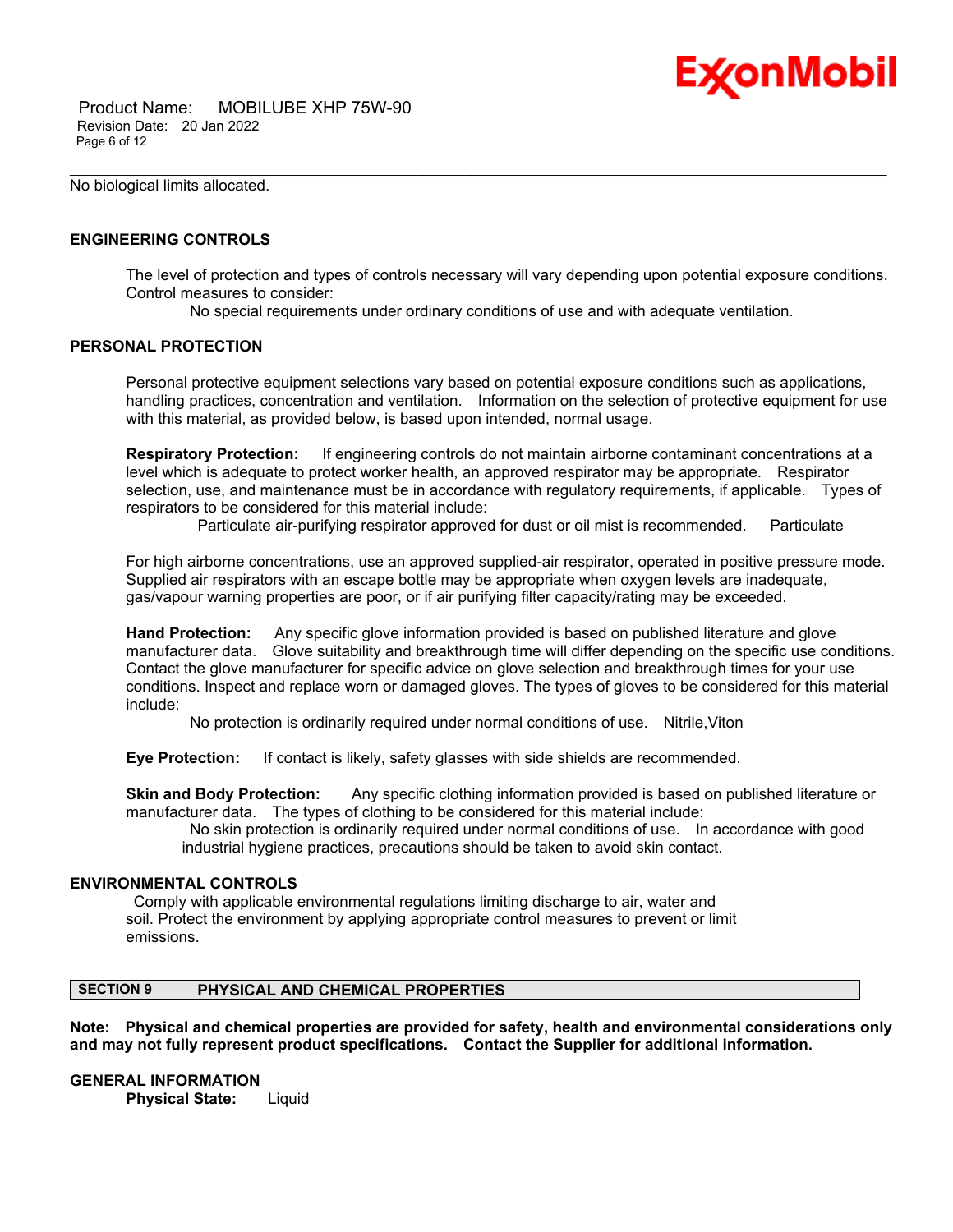

 Product Name: MOBILUBE XHP 75W-90 Revision Date: 20 Jan 2022 Page 7 of 12

**Colour:** Amber **Odour:** Characteristic **Odour Threshold:** N/D **IMPORTANT HEALTH, SAFETY, AND ENVIRONMENTAL INFORMATION Relative Density (at 15 °C):** 0.855 [ASTM D4052] **Flammability (Solid, Gas):** N/A **Flash Point [Method]:** >165°C (329°F) [ASTM D-92] **Flammable Limits (Approximate volume % in air):** LEL: 0.9 UEL: 7.0 **Autoignition Temperature:** N/D **Boiling Point / Range:** > 316°C (600°F) **Decomposition Temperature:** N/D **Vapour Density (Air = 1):** > 2 at 101 kPa **Vapour Pressure:** < 0.013 kPa (0.1 mm Hg) at 20 °C **Evaporation Rate (n-butyl acetate = 1):** N/D **pH:** N/A **Log Pow (n-Octanol/Water Partition Coefficient):** > 3.5 **Solubility in Water:** Negligible **Viscosity:** 99.3 cSt (99.3 mm2/sec) at 40ºC | 15.3 cSt (15.3 mm2/sec) at 100°C [ASTM D 445] **Oxidizing Properties:** See Hazards Identification Section.

\_\_\_\_\_\_\_\_\_\_\_\_\_\_\_\_\_\_\_\_\_\_\_\_\_\_\_\_\_\_\_\_\_\_\_\_\_\_\_\_\_\_\_\_\_\_\_\_\_\_\_\_\_\_\_\_\_\_\_\_\_\_\_\_\_\_\_\_\_\_\_\_\_\_\_\_\_\_\_\_\_\_\_\_\_\_\_\_\_\_\_\_\_\_\_\_\_\_\_\_\_\_\_\_\_\_\_\_\_\_\_\_\_\_\_\_\_\_

#### **OTHER INFORMATION**

**Freezing Point:** N/D **Melting Point:** N/A **Pour Point:** -36°C (-33°F) [ASTM D97] **DMSO Extract (mineral oil only), IP-346:** < 3 %wt

# **SECTION 10 STABILITY AND REACTIVITY**

**REACTIVITY:** See sub-sections below.

**STABILITY:** Material is stable under normal conditions.

**CONDITIONS TO AVOID:** Excessive heat. High energy sources of ignition.

**INCOMPATIBLE MATERIALS:** Strong oxidisers

**HAZARDOUS DECOMPOSITION PRODUCTS:** Material does not decompose at ambient temperatures.

**POSSIBILITY OF HAZARDOUS REACTIONS:** Hazardous polymerization will not occur.

**SECTION 11 TOXICOLOGICAL INFORMATION**

#### **INFORMATION ON TOXICOLOGICAL EFFECTS**

| <b>Hazard Class</b>                                 | <b>Conclusion / Remarks</b>                                |
|-----------------------------------------------------|------------------------------------------------------------|
| <b>Inhalation</b>                                   |                                                            |
| Acute Toxicity: No end point data for<br>Imaterial. | Moderately toxic. Based on assessment of the components.   |
| Irritation: No end point data for material.         | Negligible hazard at ambient/normal handling temperatures. |
| Ingestion                                           |                                                            |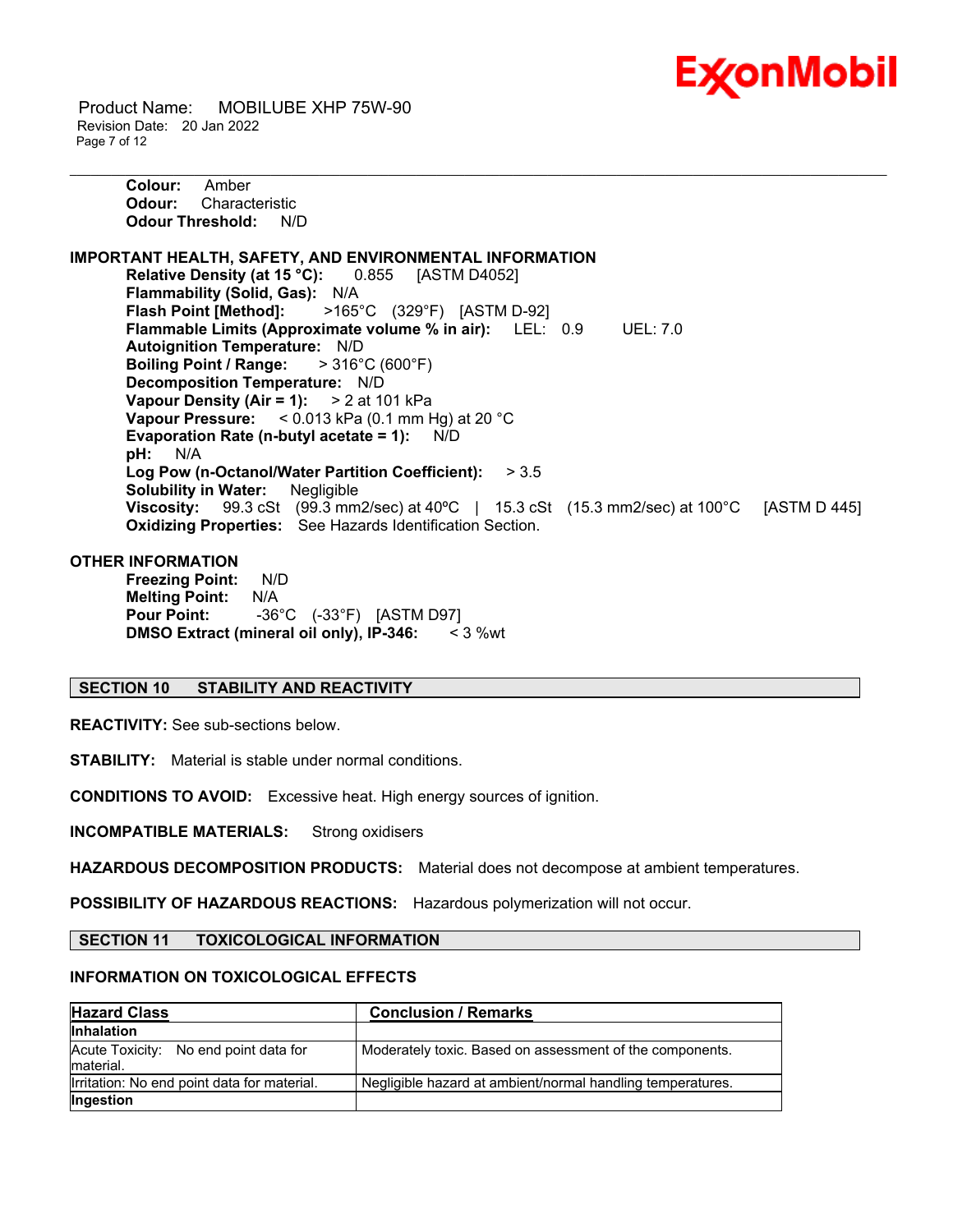

 Product Name: MOBILUBE XHP 75W-90 Revision Date: 20 Jan 2022 Page 8 of 12

| Acute Toxicity: No end point data for                             | Minimally Toxic. Based on assessment of the components.                                                           |
|-------------------------------------------------------------------|-------------------------------------------------------------------------------------------------------------------|
| material.                                                         |                                                                                                                   |
| <b>Skin</b>                                                       |                                                                                                                   |
| Acute Toxicity: No end point data for<br>material.                | Minimally Toxic. Based on assessment of the components.                                                           |
| Skin Corrosion/Irritation: No end point data<br>lfor material.    | Negligible irritation to skin at ambient temperatures. Based on<br>assessment of the components.                  |
| Eye                                                               |                                                                                                                   |
| Serious Eye Damage/Irritation: No end point<br>data for material. | May cause mild, short-lasting discomfort to eyes. Based on<br>assessment of the components.                       |
| <b>Sensitisation</b>                                              |                                                                                                                   |
| Respiratory Sensitization: No end point data<br>for material.     | Not expected to be a respiratory sensitizer.                                                                      |
| Skin Sensitization: No end point data for                         | Not expected to be a skin sensitizer. Based on assessment of the                                                  |
| material.                                                         | components.                                                                                                       |
| Aspiration: Data available.                                       | Not expected to be an aspiration hazard.<br>Based on physico-<br>chemical properties of the material.             |
| Germ Cell Mutagenicity: No end point data<br>lfor material.       | Not expected to be a germ cell mutagen. Based on assessment of<br>the components.                                 |
| Carcinogenicity: No end point data for<br>material.               | Not expected to cause cancer. Based on assessment of the<br>components.                                           |
| Reproductive Toxicity: No end point data                          | Not expected to be a reproductive toxicant. Based on assessment                                                   |
| lfor material.                                                    | of the components.                                                                                                |
| Lactation: No end point data for material.                        | Not expected to cause harm to breast-fed children.                                                                |
| <b>Specific Target Organ Toxicity (STOT)</b>                      |                                                                                                                   |
| Single Exposure: No end point data for<br>material.               | Not expected to cause organ damage from a single exposure.                                                        |
| Repeated Exposure: No end point data for<br>lmaterial.            | Not expected to cause organ damage from prolonged or repeated<br>exposure. Based on assessment of the components. |

\_\_\_\_\_\_\_\_\_\_\_\_\_\_\_\_\_\_\_\_\_\_\_\_\_\_\_\_\_\_\_\_\_\_\_\_\_\_\_\_\_\_\_\_\_\_\_\_\_\_\_\_\_\_\_\_\_\_\_\_\_\_\_\_\_\_\_\_\_\_\_\_\_\_\_\_\_\_\_\_\_\_\_\_\_\_\_\_\_\_\_\_\_\_\_\_\_\_\_\_\_\_\_\_\_\_\_\_\_\_\_\_\_\_\_\_\_\_

# **OTHER INFORMATION**

#### **For the product itself:**

Repeated and/or prolonged exposure may cause irritation to the skin, eyes, or respiratory tract. Component concentrations in this formulation would not be expected to cause skin sensitization, based on tests of the components, this formulation, or similar formulations.

# **Contains:**

Base oil severely refined: Not carcinogenic in animal studies. Representative material passes IP-346, Modified Ames test, and/or other screening tests. Dermal and inhalation studies showed minimal effects; lung non-specific infiltration of immune cells, oil deposition and minimal granuloma formation. Not sensitising in test animals. Low-viscosity branched alkanes: Acute exposures to high aerosol levels are harmful to lungs.

# **IARC Classification:**

**The following ingredients are cited on the lists below:** None.

--REGULATORY LISTS SEARCHED--

 $1 = IARC 1$   $2 = IARC 2A$   $3 = IARC 2B$ 

# **SECTION 12 ECOLOGICAL INFORMATION**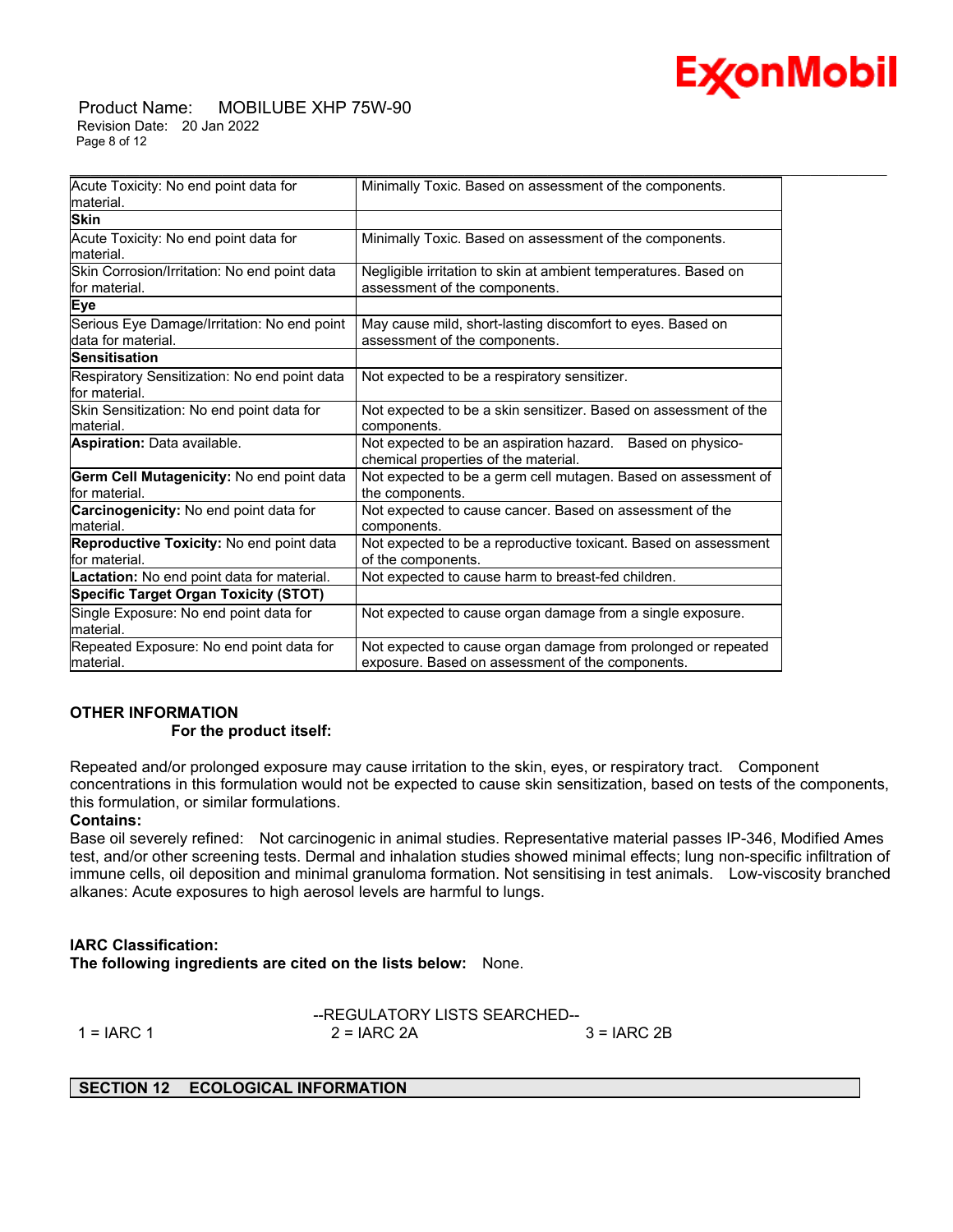

 Product Name: MOBILUBE XHP 75W-90 Revision Date: 20 Jan 2022 Page 9 of 12

\_\_\_\_\_\_\_\_\_\_\_\_\_\_\_\_\_\_\_\_\_\_\_\_\_\_\_\_\_\_\_\_\_\_\_\_\_\_\_\_\_\_\_\_\_\_\_\_\_\_\_\_\_\_\_\_\_\_\_\_\_\_\_\_\_\_\_\_\_\_\_\_\_\_\_\_\_\_\_\_\_\_\_\_\_\_\_\_\_\_\_\_\_\_\_\_\_\_\_\_\_\_\_\_\_\_\_\_\_\_\_\_\_\_\_\_\_\_ The information given is based on data for the material, components of the material, or for similar materials, through the application of bridging principals.

#### **ECOTOXICITY**

Material -- Not expected to be harmful to aquatic organisms.

#### **MOBILITY IN SOIL**

 Base oil component -- Low solubility and floats and is expected to migrate from water to the land. Expected to partition to sediment and wastewater solids.

#### **PERSISTENCE AND DEGRADABILITY**

# **Biodegradation:**

Base oil component -- Expected to be inherently biodegradable

# **BIOACCUMULATIVE POTENTIAL**

 Base oil component -- Has the potential to bioaccumulate, however metabolism or physical properties may reduce the bioconcentration or limit bioavailability.

# **OTHER ADVERSE EFFECTS**

No adverse effects are expected.

# **SECTION 13 DISPOSAL INFORMATION**

Disposal recommendations based on material as supplied. Disposal must be in accordance with current applicable laws and regulations, and material characteristics at time of disposal.

# **DISPOSAL METHODS**

Product is suitable for burning in an enclosed controlled burner for fuel value or disposal by supervised incineration at very high temperatures to prevent formation of undesirable combustion products. Protect the environment. Dispose of used oil at designated sites. Minimize skin contact. Do not mix used oils with solvents, brake fluids or coolants.

# **REGULATORY DISPOSAL INFORMATION**

#### **Environmental Quality (Scheduled Wastes) Regulations 2005 waste code:** SW 305

Note: These codes are assigned based upon the most common uses for this material and may not reflect contaminants resulting from actual use. Waste producers need to assess the actual process used when generating the waste and its contaminants in order to assign the proper waste disposal code(s); This material is considered as hazardous waste pursuant to Environmental Quality (Scheduled Wastes) Regulations 2005.

**Empty Container Warning** Empty Container Warning (where applicable): Empty containers may contain residue and can be dangerous. Do not attempt to refill or clean containers without proper instructions. Empty drums should be completely drained and safely stored until appropriately reconditioned or disposed. Empty containers should be taken for recycling, recovery, or disposal through suitably qualified or licensed contractor and in accordance with governmental regulations. DO NOT PRESSURISE, CUT, WELD, BRAZE, SOLDER, DRILL, GRIND, OR EXPOSE SUCH CONTAINERS TO HEAT, FLAME, SPARKS, STATIC ELECTRICITY, OR OTHER SOURCES OF IGNITION. THEY MAY EXPLODE AND CAUSE INJURY OR DEATH.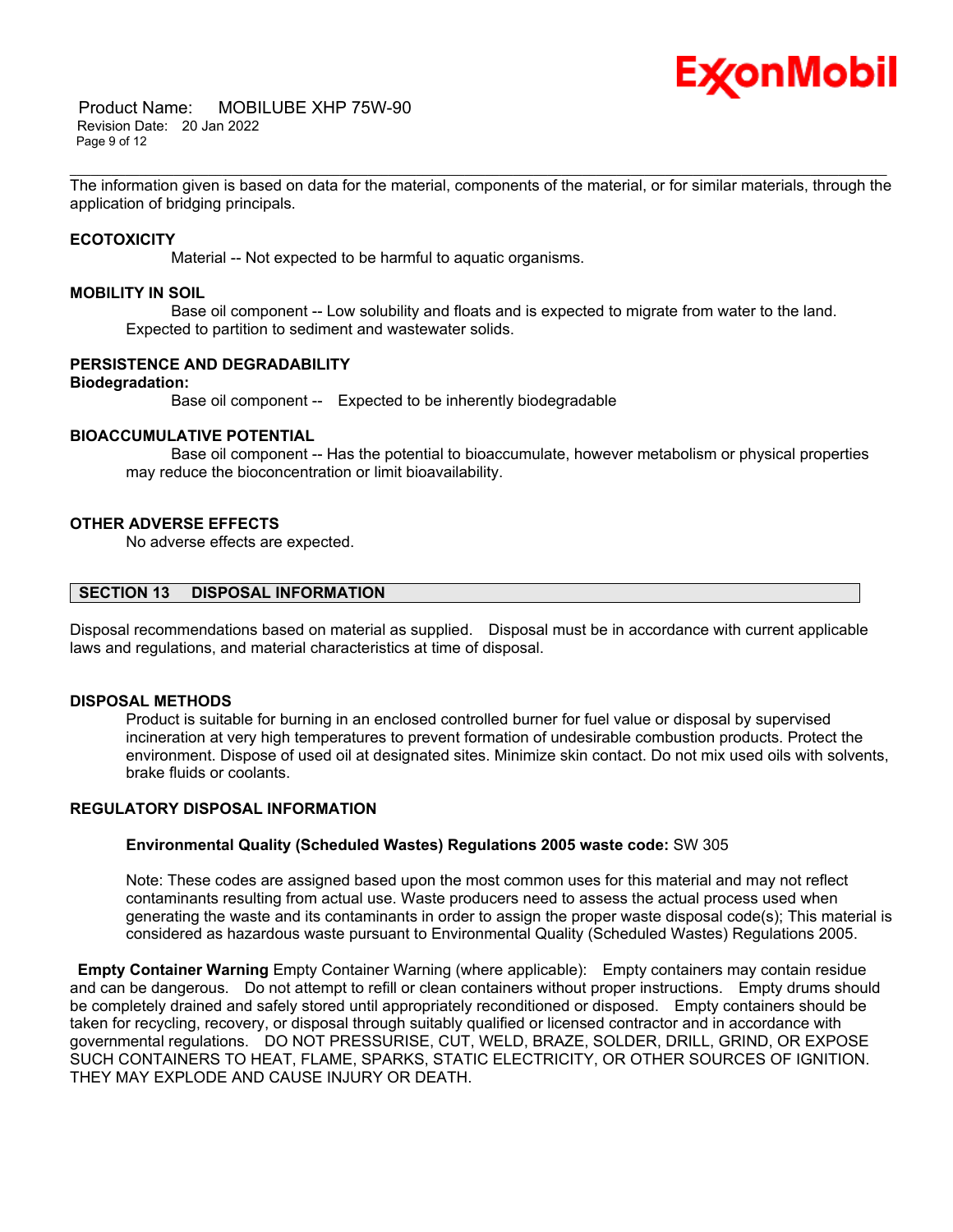

 Product Name: MOBILUBE XHP 75W-90 Revision Date: 20 Jan 2022 Page 10 of 12

# **SECTION 14 TRANSPORT INFORMATION**

**LAND** : Not Regulated for Land Transport

**SEA (IMDG):** Not Regulated for Sea Transport according to IMDG-Code

**Marine Pollutant:** No

**AIR (IATA):** Not Regulated for Air Transport

# **SECTION 15 REGULATORY INFORMATION**

**This material is hazardous as defined by the Occupational Safety and Health (Classification, Labeling and Safety Data Sheet of Hazardous Chemicals) Regulations 2013.**

\_\_\_\_\_\_\_\_\_\_\_\_\_\_\_\_\_\_\_\_\_\_\_\_\_\_\_\_\_\_\_\_\_\_\_\_\_\_\_\_\_\_\_\_\_\_\_\_\_\_\_\_\_\_\_\_\_\_\_\_\_\_\_\_\_\_\_\_\_\_\_\_\_\_\_\_\_\_\_\_\_\_\_\_\_\_\_\_\_\_\_\_\_\_\_\_\_\_\_\_\_\_\_\_\_\_\_\_\_\_\_\_\_\_\_\_\_\_

# **REGULATORY STATUS AND APPLICABLE LAWS AND REGULATIONS**

**Listed or exempt from listing/notification on the following chemical inventories :** AIIC, DSL, ENCS, IECSC, ISHL, KECI, PICCS, TCSI, TSCA

#### **National Laws and Regulations:**

Occupational Safety and Health (Use and Standards of Exposure of Chemicals Hazardous to Health) Regulations 2000

Occupational Safety and Health (Control of Industrial Major Accident Hazards) Regulation 1996

# **SECTION 16 OTHER INFORMATION**

# List of abbreviations and acronyms that could be (but not necessarily are) used in this safety data sheet:

| <b>Full text</b>                                                                                 |
|--------------------------------------------------------------------------------------------------|
| Not applicable                                                                                   |
| Not determined                                                                                   |
| Not established                                                                                  |
| <b>Volatile Organic Compound</b>                                                                 |
| Australian Inventory of Industrial Chemicals                                                     |
| American Industrial Hygiene Association Workplace Environmental Exposure Limits                  |
| ASTM International, originally known as the American Society for Testing and Materials (ASTM)    |
| Domestic Substance List (Canada)                                                                 |
| European Inventory of Existing Commercial Substances                                             |
| European List of Notified Chemical Substances                                                    |
| Existing and new Chemical Substances (Japanese inventory)                                        |
| Inventory of Existing Chemical Substances in China                                               |
| Korean Existing Chemicals Inventory                                                              |
| Non-Domestic Substances List (Canada)                                                            |
| New Zealand Inventory of Chemicals                                                               |
| Philippine Inventory of Chemicals and Chemical Substances                                        |
| Threshold Limit Value (American Conference of Governmental Industrial Hygienists)                |
| Toxic Substances Control Act (U.S. inventory)                                                    |
| Substances of Unknown or Variable composition, Complex reaction products or Biological materials |
| Lethal Concentration                                                                             |
|                                                                                                  |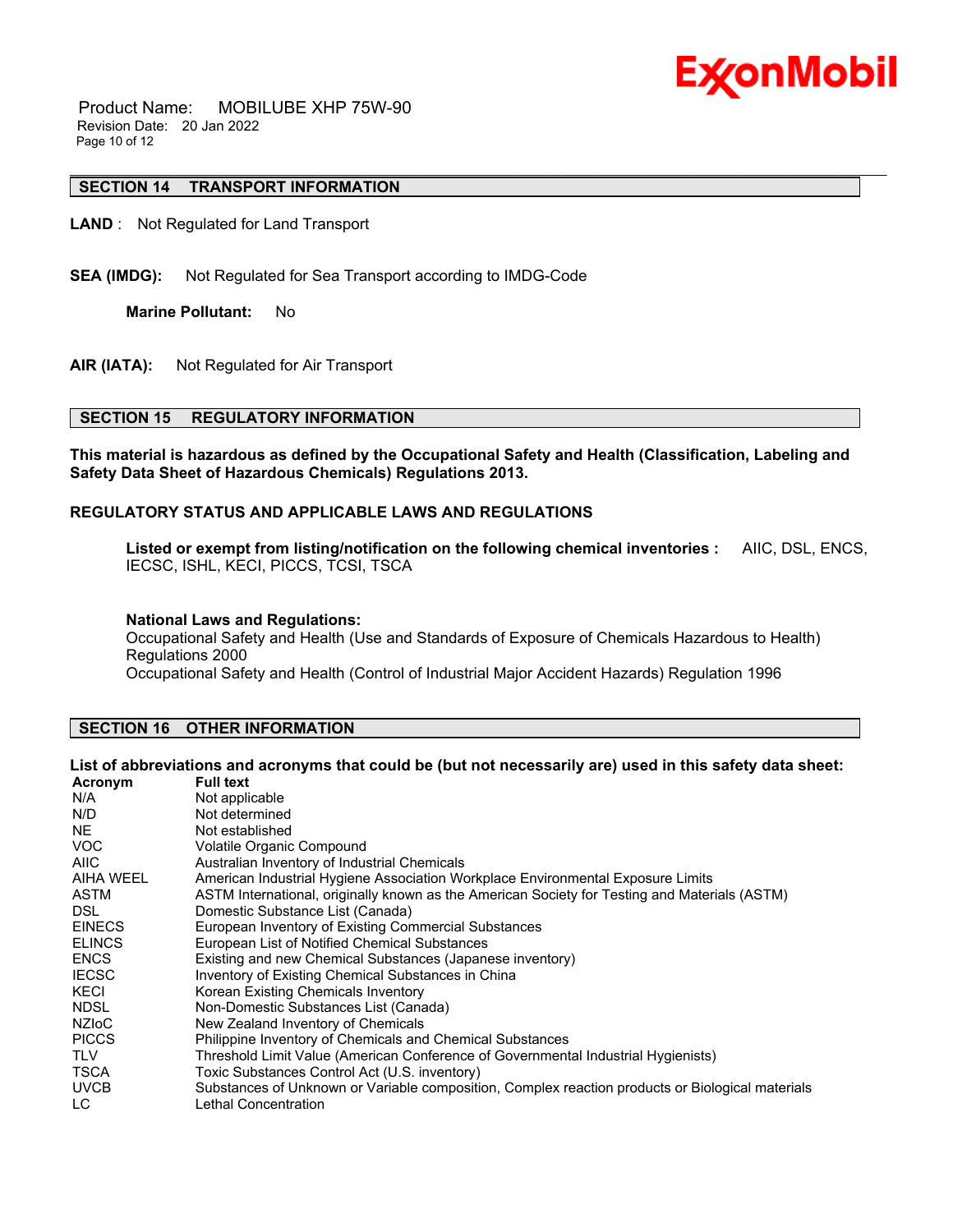

 Product Name: MOBILUBE XHP 75W-90 Revision Date: 20 Jan 2022 Page 11 of 12

| LD           | Lethal Dose                        |
|--------------|------------------------------------|
| LL           | Lethal Loading                     |
| EC           | <b>Effective Concentration</b>     |
| EL.          | <b>Effective Loading</b>           |
| <b>NOEC</b>  | No Observable Effect Concentration |
| <b>NOELR</b> | No Observable Effect Loading Rate  |

# **KEY TO THE H-CODES CONTAINED IN SECTION 3 OF THIS DOCUMENT (for information only):**

H227: Combustible liquid; Flammable Liquid, Cat 4

H302: Harmful if swallowed; Acute Tox Oral, Cat 4

H304: May be fatal if swallowed and enters airways; Aspiration, Cat 1

H314(1B): Causes severe skin burns and eye damage; Skin Corr/Irritation, Cat 1B

H316: Causes mild skin irritation; Skin Corr/Irritation, Cat 3

H317: May cause allergic skin reaction; Skin Sensitisation, Cat 1

H318: Causes serious eye damage; Serious Eye Damage/Irr, Cat 1

H332: Harmful if inhaled; Acute Tox Inh, Cat 4

H335: May cause respiratory irritation; Target Organ Single, Resp Irr

H373: May cause damage to organs through prolonged or repeated exposure; Target Organ, Repeated, Cat 2

H400: Very toxic to aquatic life; Acute Env Tox, Cat 1

H401: Toxic to aquatic life; Acute Env Tox, Cat 2

H402: Harmful to aquatic life; Acute Env Tox, Cat 3

H410: Very toxic to aquatic life with long lasting effects; Chronic Env Tox, Cat 1

H411: Toxic to aquatic life with long lasting effects; Chronic Env Tox, Cat 2

H412: Harmful to aquatic life with long lasting effects; Chronic Env Tox, Cat 3

# **THIS SAFETY DATA SHEET CONTAINS THE FOLLOWING REVISIONS:**

HT LUBRICANT SENDIRIAN BERHAD (646137-M): Section 01: Supplier Mailing Address information was modified. MOBILUB TRADING SENDIRIAN BERHAD (514125-H): Section 01: Supplier Mailing Address information was modified.

OPTIMUM FLUIDS MARKETING SENDIRIAN BERHAD (668909-D): Section 01: Supplier Mailing Address information was modified.

TIMUR LUBE SDN. BHD. (806793-H): Section 01: Supplier Mailing Address information was modified.

GHS Health Classification information was added.

GHS Health Hazards information was added.

GHS Health Symbol information was added.

GHS Precautionary Statements - Prevention information was added.

GHS Precautionary Statements - Response information was added.

GHS Signal Word information was added.

Hazard Identification: AP - Hazards Statement - GHS information was added.

Hazard Identification: AP - Hazards Statement - GHS information was deleted.

Section 01: Product Uses advised against phrases information was modified.

Section 05: First Aid Inhalation information was modified.

Section 06: Fire Fighting Measures - Unusual Fire Hazards information was added.

Section 07: Protective Measures information was modified.

Section 08: Handling and Storage - Handling information was modified.

Section 09: Respiratory Protection information was modified.

Section 03: Color information was modified.

Section 03: Flash Point ºC(ºF) information was modified.

Section 03: Pour Point °C(°F) information was modified.

Section 03: Relative Density information was modified.

Section 03: Viscosity information was modified.

Section 11: Inhalation Lethality Conclusion information was modified.

Section 15: Hazard Statement information was modified.